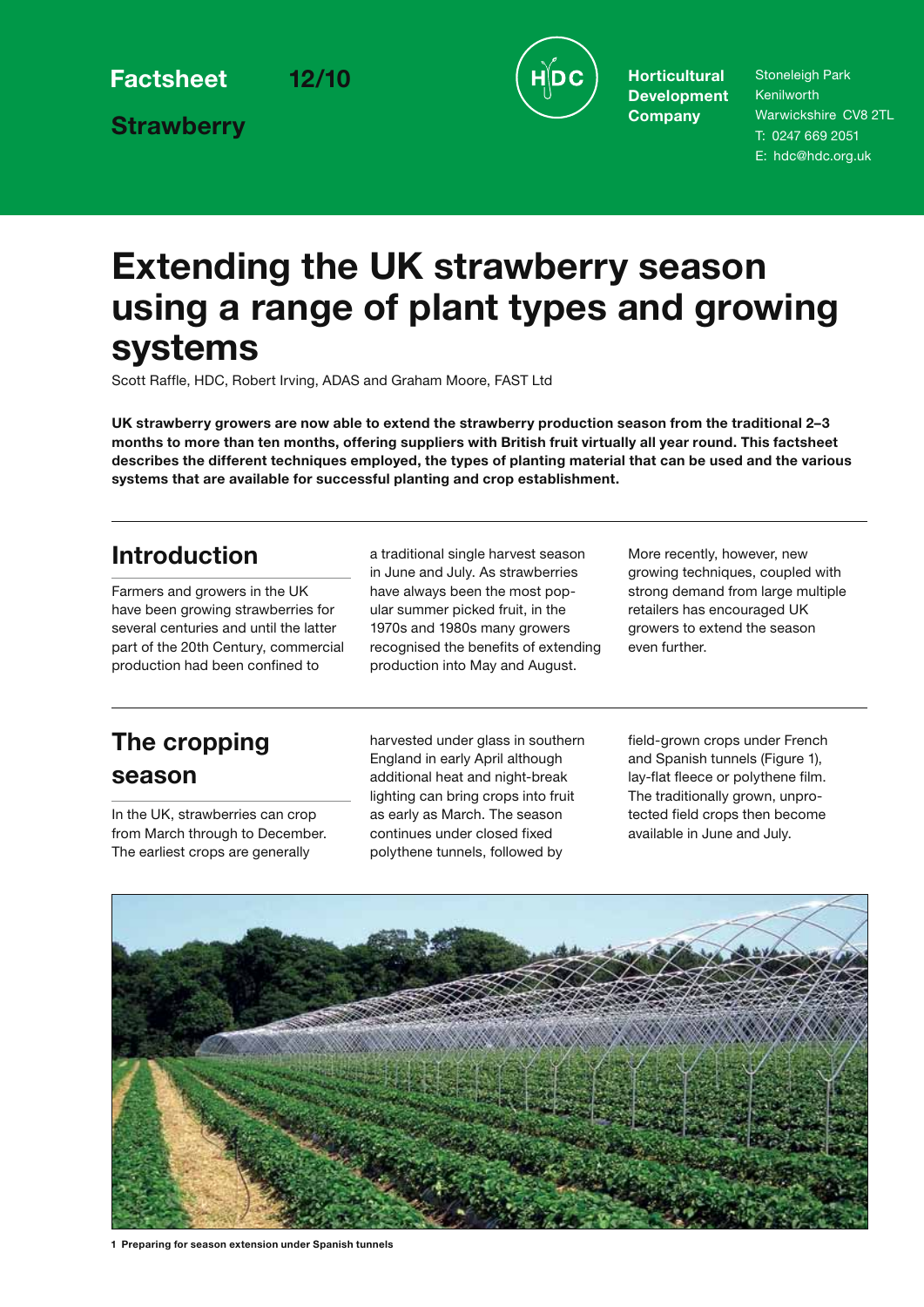|                                  | Jan | Feb | Mar | Apr | May | Jun | Jul | Aug | Sep | Oct | Nov | Dec |
|----------------------------------|-----|-----|-----|-----|-----|-----|-----|-----|-----|-----|-----|-----|
| Glass/Fixed Polythene Tunnels    |     |     |     |     |     |     |     |     |     |     |     |     |
| <b>Field Portable Tunnels</b>    |     |     |     |     |     |     |     |     |     |     |     |     |
| <b>Tabletop Portable Tunnels</b> |     |     |     |     |     |     |     |     |     |     |     |     |
| Field Film/Fleece Crops          |     |     |     |     |     |     |     |     |     |     |     |     |
| <b>Field Uncovered Crops</b>     |     |     |     |     |     |     |     |     |     |     |     |     |
| <b>Field Delayed Crops</b>       |     |     |     |     |     |     |     |     |     |     |     |     |
| Field and Tabletop 60-Day Crops  |     |     |     |     |     |     |     |     |     |     |     |     |
| <b>Field Everbearers</b>         |     |     |     |     |     |     |     |     |     |     |     |     |
| <b>Tunnel Everbearers</b>        |     |     |     |     |     |     |     |     |     |     |     |     |

- Using deep straw or white on black polythene to delay the established traditional crop.
- Growing plants that have been cold-stored and which are

Extending the season beyond June/ July can be achieved by employing a number of growing systems:

varieties are particularly useful as they can be manipulated to produce flowers and fruit when growers choose, usually at those times of the year when short-day or mainseason varieties are not cropping.

# **Different types of planting material**

A range of plant material is available to growers, which can be used in different ways to crop at certain times of the season:

- Fresh dug plants
- Graded plants
- Graded cold-stored plants
- Waiting bed plants
- Crown plants
- Tray plants
- Misted tip plants
- Potted everbearers

#### **Fresh dug plants**

Fresh dug plants of mainseason varieties are used less today, but they are still used for everbearer varieties that are planted in autumn or spring (Figure 2).

They are plants that have been raised in the field and are lifted either between August and November or from February until April. Traditionally they were used by mainseason strawberry growers before crop manipulation and spread of season became important.

- A+ Plants (crown diameter of 15 mm or more)
- Premium Grade (crown diameter of between 12–15 mm)
- Small Grade (crown diameter of 12 mm or less)



- Growing everbearer varieties both outdoor and under portable tunnels to extend production through the late summer into the autumn.
- Harvesting fruit from crops grown under fixed closed tunnels and glass. Fruit picking can continue under glass until December in Southern England.

Everbearer varieties are planted straight into field soils for a first-year crop. With mainseason varieties, the diameter of plant crowns and flower numbers tends to vary, so many growers traditionally removed the blossom in the first year in order to grow a larger plant, taking a first crop in the second growing year.

#### **Graded plants**

- Short-day varieties
- • Day-neutral varieties

Varieties such as Elsanta and Sonata can produce plants of variable crown size (Figure 3) and when supplied by propagators, are graded by the diameter of the plant's crown. In general, the larger the crown diameter, the more flowers are produced and hence the heavier the potential yield. Conversely, the smaller the crown diameter, the fewer flowers produced and the more variable the performance of the plant.

Grading and pre-selecting plants allows growers to choose stock with a crown size appropriate to their

requirements.

When procuring plants, it is important to choose crowns of similar size to ensure that plants establish evenly. This also improves the accuracy of

yield prediction.

Most plant suppliers grade plants into three size categories. These may vary from supplier to supplier and

from year to year, depending on the weather. However, plants tend to be classified as:

planted and established on specific dates so that cropping is programmed to begin after the main picking season.

> Table 1 illustrates how the cropping season can be spread from March until December using different growing systems.

### **Table 1 Season extension using a range of production systems**

# **Planting material**

A range of planting material can be purchased from strawberry plant raisers. To understand how this material can be used, it is important to understand that strawberry varieties fall, more of less, into two physiological categories.

While it is easier to refer to varieties as 'short day' or 'dayneutral' there are varieties that respond to day length and temperature in ways that do not fit precisely into these clear categories. The behaviour of such varieties will be of increasing value especially for growers seeking to extend the dayneutral or 'everbearer' season.

# **Short-day varieties**

Varieties that are part of the traditional main season are all shortday varieties. These are plants that initiate flowers in response to shortening day length, which in the UK occurs from late July onwards. As they crop in the main season, they are often termed 'mainseason' or 'Junebearer' varieties in the UK.

Most of these varieties initiate flowers in August and September and carry flower initials over the winter. Flower trusses then develop during the spring, producing fruit in the spring and summer months.

The cropping season of these varieties can be manipulated through cold-storing the plants after they have initiated flowers.

If plants are lifted from the soil or propagation substrate during the dormant period, they can be held in cold store at -1.6°C for several

months before being planted out again. When planted out during the growing season they will grow and develop flowers and fruit, with picking starting on average some 60 days after planting.

This enables growers to plant on specific dates to programme the crop to start harvest at a required period approximately 60 days later. This technique has become known as 60-day cropping. Some varieties respond well to this system of cropping and produce high yields (eg Elsanta and Sonata), whilst others respond poorly and are best established in different ways.

## **Day-neutral varieties**

Day-neutral varieties initiate flowers at any time of the season, irrespective of day length, and are often termed as 'everbearers' in the UK. These



**3 Fresh dug Elsanta plants showing variation in crown size**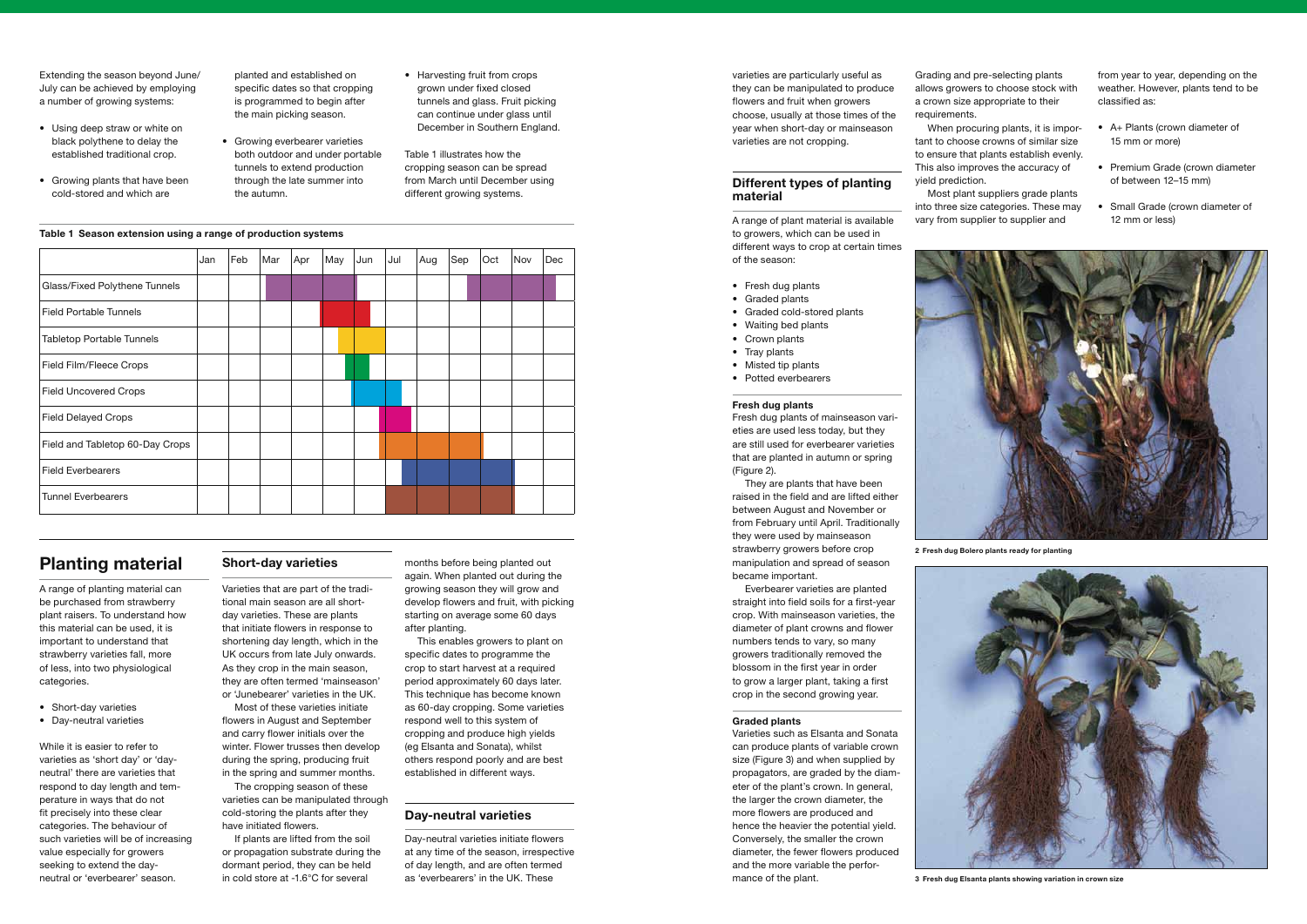### **Graded cold-stored plants**

Graded cold-stored plants are produced in field soils, lifted when dormant, graded according to crown size and held in cold storage at -1.6°C until they are required by growers for planting.

The larger crown sizes tend to have greater starch reserves and can be stored for longer allowing them to be planted later for later cropping. This makes them ideal for use in 60-day cropping programmes with varieties such as Elsanta and Sonata. However older plants do not store as well as younger ones and this must be taken into account when organising planting strategies.

Some mainseason varieties produce larger crown sizes than others. Elsanta and Sonata can produce a crown of 24 mm in diameter and so have a high yield potential in a 60-day crop. Other varieties, however, have smaller crowns and are less well suited to this type of production.

#### **Waiting bed plants**

Waiting bed plants are bare root plants that have been grown on to produce crowns with a diameter of more than 18 mm (Figure 4). Elsanta and Sonata have the ability to produce large crowns and are well suited to this type of production. The current type of waiting bed plants used are known as true waiting bed plants:

*True waiting bed plants*

True waiting bed plants are produced by growing fresh dug plants (that have been lifted by early August), in a waiting bed where they have their runners removed and are fed and watered. By the end of the growing season, plant size has increased considerably. Plants are finally lifted when dormant and held in cold storage until required. The plants are graded by size eg. Medium (18–22 mm) and Heavy (22+ mm) but propagators will normally expect to discuss more precise plant size and truss number requirements with their customers prior to purchase.

#### **Crown plants**

Crown plants are bare root mother plants harvested from propagation fields in the dormant season

(Figure 5). They have large crowns with the potential to produce a high yield but, because of their age, they do not store well and need to be planted and established in winter or early spring. They can be used for 60-day cropping but are best suited for production in late June and July. However, they need very careful

management if they are to perform well.

#### **Tray plants**

Tray plants are propagated in trays rather than in field soils. Runners produced from mother plants are rooted into modular trays (often under glass or polythene) and grown on.



They are removed from their trays in the dormant season and held in cold storage until sale (Figure 6).

Their well-developed roots enables them to become more evenly established than bare rooted plants whilst also allowing them to be stored over longer periods.

They are very useful for 60-day cropping in both spring for early production or autumn for late production. They are particularly suited to glasshouses as they produce fruit of high quality, cope better with long term cold storage (December-July) and likely high temperatures experienced after planting under glass in July-August.

Some recently introduced everbearer varieties that show eating quality comparable with popular short day varieties may be propagated to provide tray plant material in order to provide significant quantities of fruit in May-June.

#### **Misted tip plants**

Misted tip plants are also produced in peat modules or pots (Figure 7). Mainseason varieties are sometimes produced in this way.

Runner tips are harvested from mother plants in early July and rooted in a module or pot using overhead misting to produce a well rooted plant that is available for planting from mid-July onwards.

The establishment of such plants in mid-summer (typically after July but before mid August) in their final rooting position allows them to develop a large plant with a high-yield potential for cropping the following year.

Although they do not produce an instant yield like a 60-day plant, if established by the end of July, misted tip plants often produce higher yields in the first main cropping season than equivalent crops established from waiting bed or tray plants. The fruit is often earlier and better presented too.

Such a system is an ideal choice for varieties that are less capable than Elsanta or Sonata of producing large crowned plants for 60-day cropping.

There is also increasing interest in producing everbearer varieties using this technique. The runner tips would be harvested in late summer to produce an autumn rooted plant for spring planting.





#### **Potted Everbearers**

Potted everbearers are produced by lifting bare root everbearer plants from propagation beds in late autumn or winter, potting them into modular trays or pots then growing them on under glass or polythene. This technique produces a larger plant with more developed roots

that, if managed well, can establish more quickly and offer an earlier start and a higher yield potential than everbearer plantations established conventionally using fresh dug or cold-stored plants. It has therefore become popular among many growers who prefer to establish everbearer plantations in the spring.

**4 Waiting bed plants with a diameter of greater than 18 mm displaying sub-crowns**



**5 Crown plants – note the characteristic root volume**

**6 Tray plants removed from their trays and ready for planting**

**7 Misted tip Florence plants ready for planting**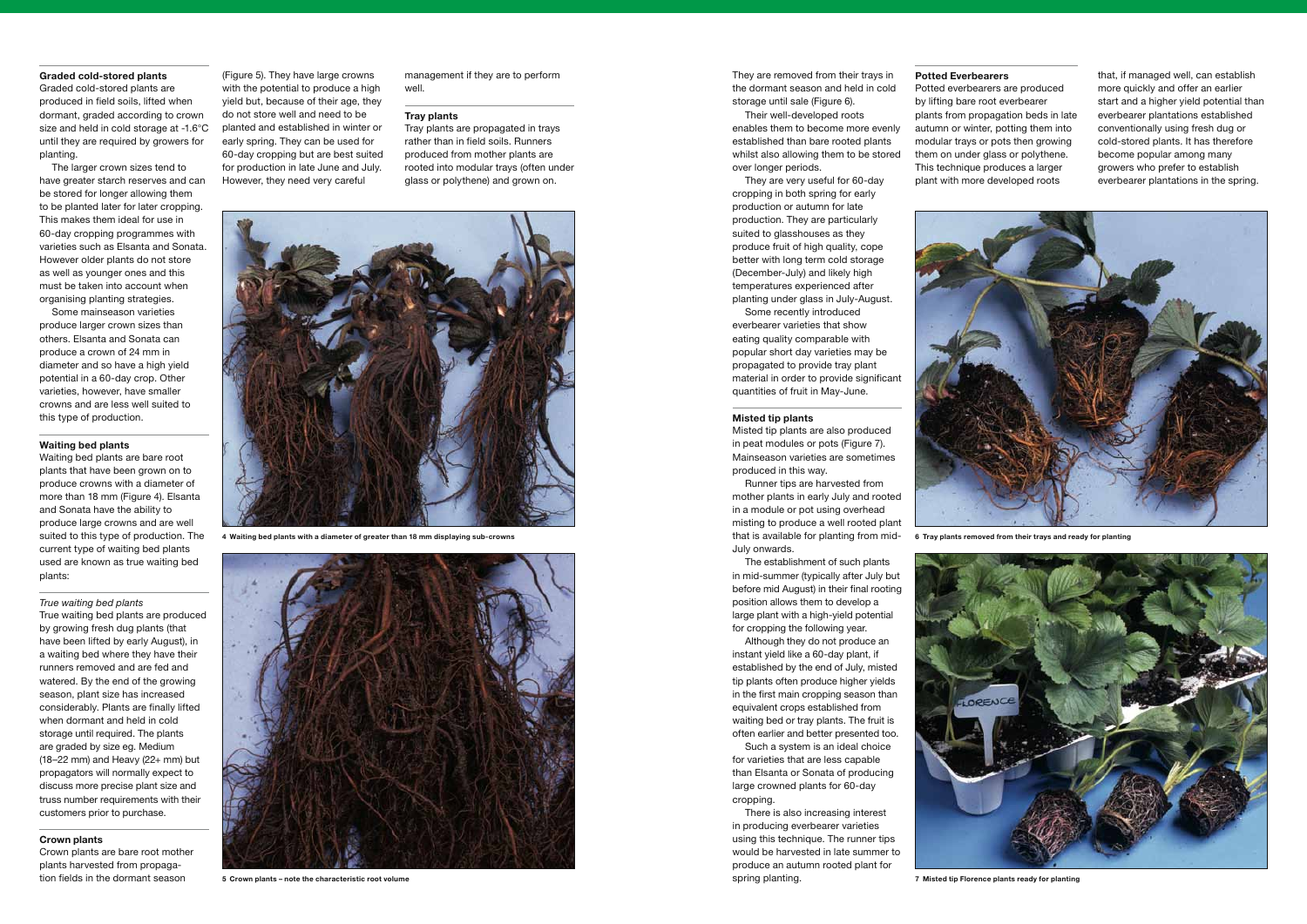# **Planting and Establishment**

To ensure successful cropping it is essential that strawberry plantations are planted and established correctly. Failure to do so will lead to poor plant growth, disease and reduced yield, not only in the year of planting, but for the lifetime of the plantation. The success of planting and establishment is dependent on the plants arriving at the field in good condition. It is also influenced by:

- The condition and properties of the planting medium (soil/substrate).
- $\bullet$  The manner in which the plant is inserted into the soil/substrate.
- The quality of crop management immediately after planting.

# **Planting Medium**

- Aim to insert plants so that there is maximum contact between soil/ substrate particles and the full length of bare roots or modular compost.
- With bare root plants, do not allow the roots to wrap or fold back on themselves.

The ideal conditions and properties of the soil/substrate required for strawberry production is a huge subject in itself and too large to do justice to it here. For now, it is sufficient to state that poor soil preparation or incorrect physical properties of the peat and other substrates used as a planting medium will lead to poor root growth and ultimately unsatisfactory yields.

- Several planting tools have been developed by strawberry growers to insert plants in soils and other substrates.
- For bare root plants, T-bars, planting tubes or narrow trowels are used (Figure 8).
- All should work to the principle of inserting the plant to the exact depth. The plant is generally held in place by hand while the planting tool is removed (Figure 9). The soil/substrate is then firmed around the crown of the plant.

# **Planting**

In all cases, either bare root or modular/potted plants are planted. The quality and health of the chosen material must be satisfactory before planting and the soil or substrate should always be moist (but not too wet) when planting. Growers should follow these guidelines:

- For pot or modular plants, traditional trowels are generally employed in the soil (Diagram 1), while hands are required for bag/ substrate crops.
- Planting depth is critical and a bare root plant should be inserted so that the crown tissue is flush with the soil or substrate, not proud of it.
- A modular plant should be inserted so that the top of the module or pot is just covered, but the top of the plant crown should remain uncovered.
- Planting depth is critical in all instances and the crown should never be covered.

• In all cases adequate soil/ substrate moisture is present at all times. Ideally the root environment should remain constant and the growing medium should not be allowed to become either too wet

• A constant environment around the leaf canopy is maintained and water evaporation and transpiration is kept to a minimum.

• Plants that become established in the autumn and winter lose less water through leaf transpiration than those planted in spring and summer, when temperatures are higher. Past research into establishing 60-day plants in the summer demonstrated a relationship between average temperature during establishment and subsequent yield, whereby yield decreases with increasing

• Misting systems should be considered to ensure a film of moisture remains on the leaf surface of spring and summer plantations. This will help to lower

- Where overhead misting has been used until first flower on 60-day plantations the number of flowers per plant will increase. Where weather conditions are warm and dry, misting can also reduce the number of misshapen fruits that form.
- Misting systems are usually an integral part of commercial glasshouses and fixed polythene tunnels. However, temporary solid-set misting systems need to be used for field-grown crops. HDC funded research (SF 57) demonstrated that sprinklers should be used until first open flower. Later applications, during the flowering period, could contribute to fruit malformation.
- It is understood that daily overhead spot watering to aid establishment is less effective than misting. However at least one round of drenching will help to settle loose soil around the roots, making for improved soil/ root contact.





### **Post-planting management**

Management after planting should ensure that the plant suffers no stress, with new roots being allowed to develop rapidly. The exact form of management will depend on the system employed and the time of year. However, the two crucial factors are:

- Soil/substrate moisture content
- Leaf environment/air temperature

To ensure optimal conditions are available for plants to become established, it is important to consider the following:

or too dry.

temperature.

leaf temperature and reduce evaporation and transpiration.



**9 Plant being inserted into the soil**



**8 T-bars, planting tubes or narrow trowels are commonly used for planting bare root plants**

**Diagram 1 Correct use of a trowel for planting potted plants or modules**



**Use the trowel correctly** - Avoid air pockets and smearing by training the planters to use the trowel correctly. Insert the trowel into the soil and pull once

towards the planter. Do not push the trowel back and forth as this will create the air pockets and can cause smearing of the soil.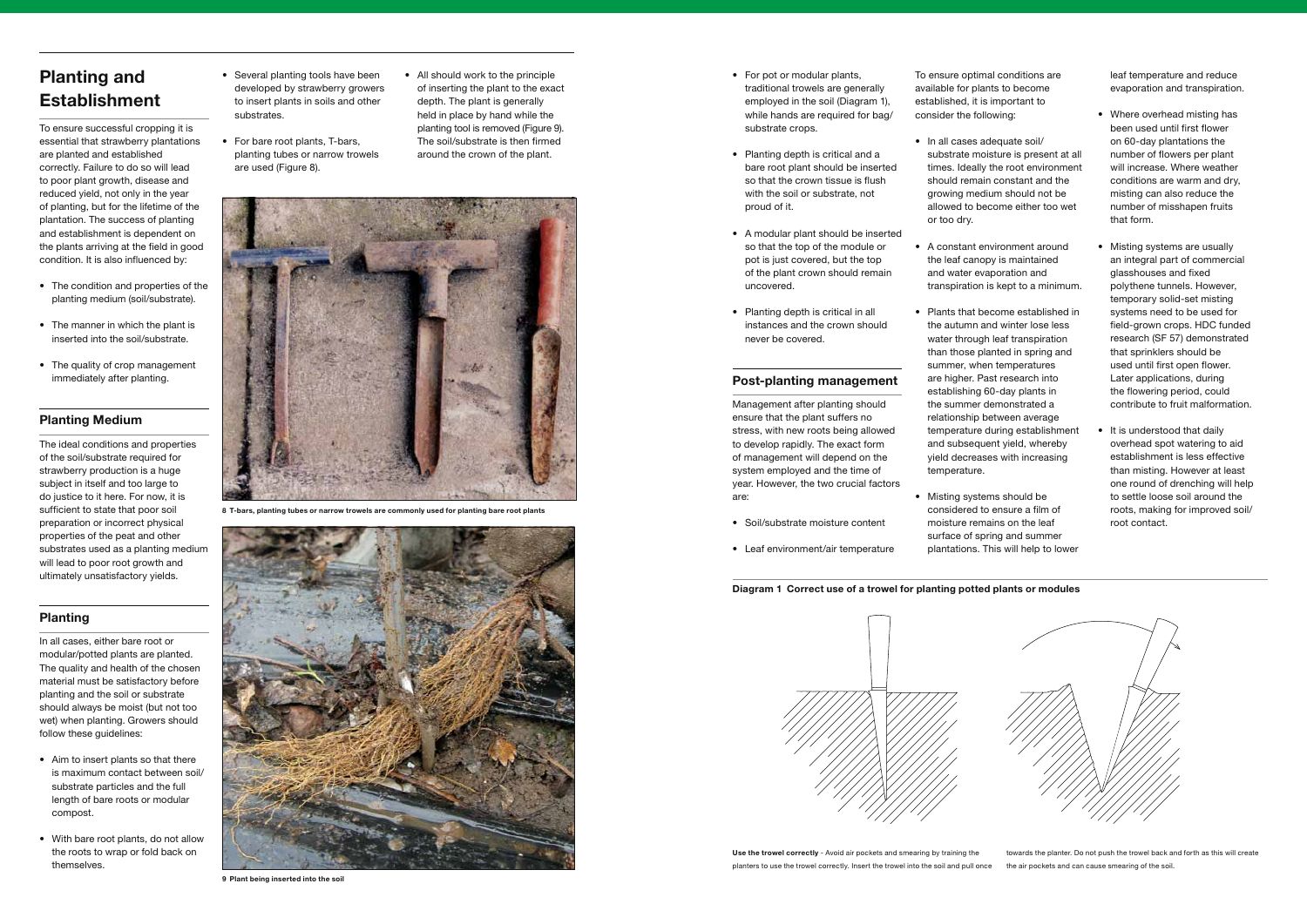# **Production systems**

A range of different production systems enables UK growers to spread the cropping season (see Table 1). These systems include:

- Glass or fixed polythene tunnels
- Portable tunnels for field-grown crops
- Portable tunnels for tabletops
- Film or fleece advancement of field-grown crops
- Outdoor, unprotected field production
- Outdoor, delayed field production
- Outdoor, 60-day field and tabletop production
- Outdoor and protected everbearer field production
- Portable tunnels for tabletop everbearers

Table 2 compares the planting date for each of these systems and how these translate into cropping period. being picked some 60 days later. The plants are retained over winter for cropping again in spring (April-May). The exact timing of harvest in spring depends on whether additional heat and/or night-break lighting has been used.

Where 60-day plants are used later in the season and grown under glass, fruit can be picked through until December. Less frequently waiting bed plants are planted during the dormant season for an early spring crop. These plants will have been allowed to accumulate sufficient chilling and will grow away quickly for an early high quality crop without the need for night break lighting.

### **Portable tunnels for field-grown crops**

Plantations are established in the field either in the soil (commonly through polythene mulched raised beds) or in bags that are laid on polythene mulched beds/strips. These are covered with a range of portable polythene tunnel structures to advance cropping from June-July into the earlier May-June period. In the early years of tunnel production, the structures were used in plantations that had been established the previous year and where high yields were expected. With the increasing requirement by retail customers to cover all crops, two year old and low yielding plantations are also now covered, but the structures are often not clad until immediately before harvest and are often referred to as 'rain cover'

crops.

For early production, tunnels are erected in the winter and clad as early as January. The increased temperatures in the crop environment lead to an increased rate of development and, ultimately, onset of an earlier harvest.

The type of tunnel chosen affects the earliness of the crop. Frenchstyle tunnels were commonly used in the 1980's and 1990's. Tunnel hoops are inserted in the soil to allow the polythene to be drawn down to the ground (Figure 11). These tend to warm up very quickly giving rise to a significant advance in harvest.

In recent years, the UK industry has progressed to Spanish-style tunnels, which are multi-bay structures that are erected on a leg support system, raising the tunnels off the ground. This creates a larger air space above the plants, and a better growing and operating environment. However, the greater air mass takes longer to warm up in spring. Recent technological advances in Spanish tunnels have overcome this to ensure that cropping can be advanced to the





same extent and earlier than French tunnels.

'Telescopic' tunnels (Figure 12) have combined the benefits of both 'French' and 'Spanish' styles. Based on the Spanish design, the hoops can be racked up or down on the leg supports. The hoops are racked down during the spring to provide a lift in temperatures (like the French tunnel), then racked up in late spring and summer as outdoor temperatures rise.

**Table 2 Comparison of planting dates (yellow) for each system and the subsequent cropping pattern (red)**

**Glass or fixed polythene tunnels** 

Production systems carried out under glass or fixed polythene almost exclusively employ soil-less substrates. Most UK growers use bags or pots of peat (Figure 10)

and/or coir but other substrates, such as rockwool and composted bark mixes, are also used.

These systems typically produce two crops from one planting of a mainseason variety. Planting and establishment occurs from late July until mid-August, with the first crop



**10 Crop grown in pots of peat under glass**



**11 French style tunnel drawn to the ground**



|                                  | Year<br>Previous | Jan | Feb | $\frac{a}{\sqrt{a}}$ | Apr |  | $\frac{ \vec{B} }{ \vec{B} }$ | Sep | Oct | $\stackrel{\textstyle{>}}{\textstyle\sum}$ | Dec | Jan | Feb | $\frac{a}{2}$ | $\frac{d}{d}$ | May | $\frac{1}{2}$ $\frac{1}{2}$ | Aug | Sep | Oct | $\stackrel{\textstyle{>}}{\textstyle\sim}$ | Dec |
|----------------------------------|------------------|-----|-----|----------------------|-----|--|-------------------------------|-----|-----|--------------------------------------------|-----|-----|-----|---------------|---------------|-----|-----------------------------|-----|-----|-----|--------------------------------------------|-----|
| Glass/Fixed Polythene            |                  |     |     |                      |     |  |                               |     |     |                                            |     |     |     |               |               |     |                             |     |     |     |                                            |     |
| <b>Field Portable Tunnels</b>    |                  |     |     |                      |     |  |                               |     |     |                                            |     |     |     |               |               |     |                             |     |     |     |                                            |     |
| <b>Tabletop Portable Tunnels</b> |                  |     |     |                      |     |  |                               |     |     |                                            |     |     |     |               |               |     |                             |     |     |     |                                            |     |
| Field Film/Fleece Crops          |                  |     |     |                      |     |  |                               |     |     |                                            |     |     |     |               |               |     |                             |     |     |     |                                            |     |
| <b>Field Uncovered Crops</b>     |                  |     |     |                      |     |  |                               |     |     |                                            |     |     |     |               |               |     |                             |     |     |     |                                            |     |
| <b>Field Delayed Crops</b>       |                  |     |     |                      |     |  |                               |     |     |                                            |     |     |     |               |               |     |                             |     |     |     |                                            |     |
| Field & Tabletop 60-Day Crops    |                  |     |     |                      |     |  |                               |     |     |                                            |     |     |     |               |               |     |                             |     |     |     |                                            |     |
| <b>Field Everbearers</b>         |                  |     |     |                      |     |  |                               |     |     |                                            |     |     |     |               |               |     |                             |     |     |     |                                            |     |
| <b>Tunnel Everbearers</b>        |                  |     |     |                      |     |  |                               |     |     |                                            |     |     |     |               |               |     |                             |     |     |     |                                            |     |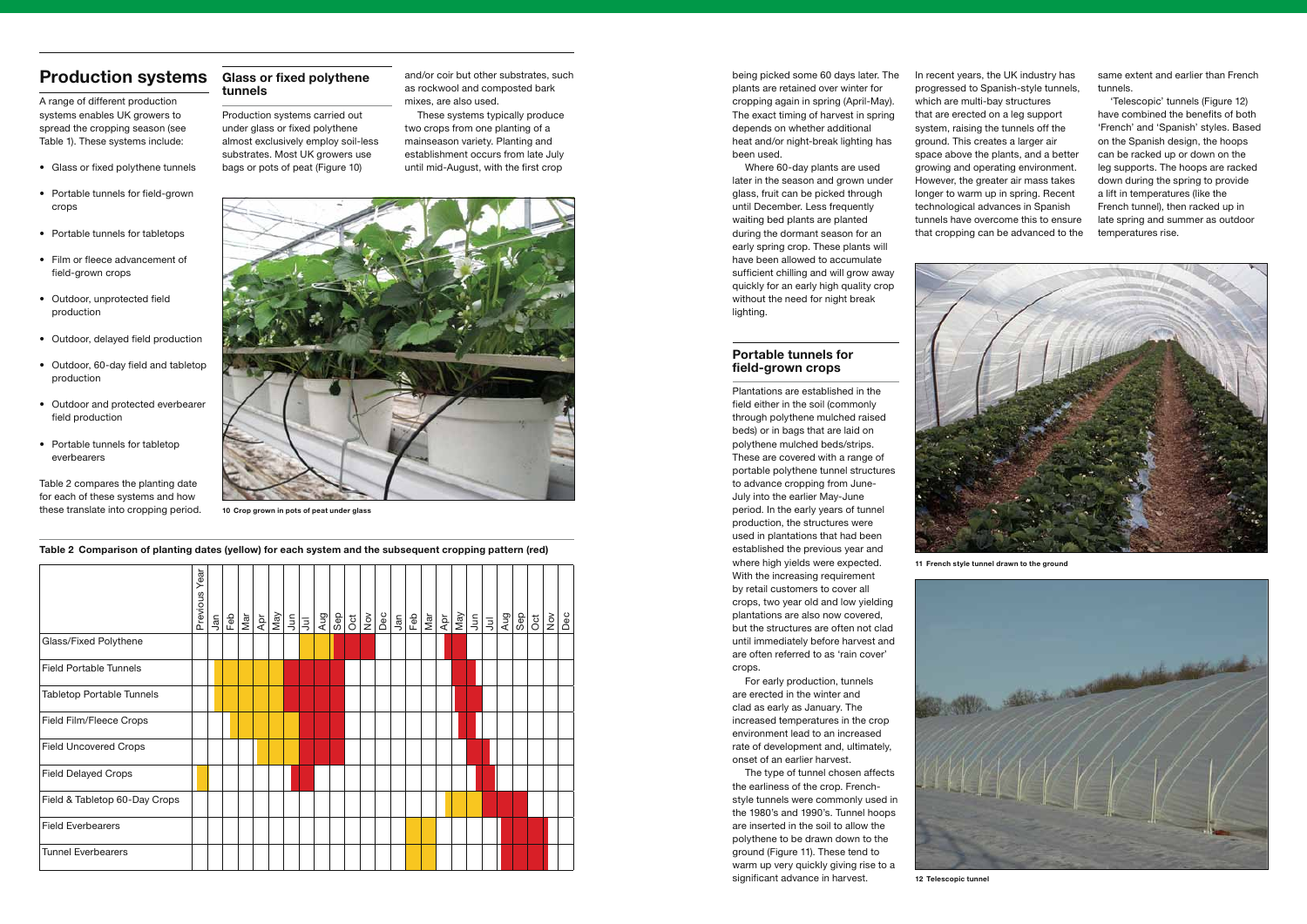New types of tunnel doors and sides have also been developed to improve tunnel sealing and eliminate drafts early in the season (Figures 13 and 14).

For maximum earliness 'tunnel sealing' is now recognised as a priority. While venting may be important during sunny weather, especially in April, at all other times it is important to retain as much heat as possible. Fully closed doors and polythene sides that are buried in or make close and uniform contact with the ground are essential.

To provide an additional advance in the cropping season, plants grown in either type of portable tunnel can be covered by a lay-flat polythene or fleece sheet until the first flowers begin to open. Such covers are laid on top of the plants either before or at the same time as the tunnels are clad with polythene. This system, which raises the temperature around the plant leaf even higher, can give a further seven days advance over a structure that does not use additional insulation.

Well 'sealed' structures typically start to crop around 14 days earlier than unprotected crops, depending upon the weather and other treatments such as fleece, described later.

The earliest tunnel grown crops are harvested from fields that combine most or all of the following criteria:

- Early micro-climate (South facing, sheltered etc)
- Maiden plants planted out after a period of cold storage
- Black polythene covered raised beds
- Strong, well sealed tunnels that can be clad (or 'skinned') during the winter months
- Light soil texture

Cladding dates are of critical importance. Cladding before the end of January is advisable but, in addition to a very strong tunnel, such an early date also requires the presence of appropriate staff and management vigilance outside the

An increasing number of UK growers have been attracted to this system and a range of supporting or tabletop structures are now employed. In all cases, the systems use soil-less substrates, usually peat and/or coir.

The planting system employed by most growers is similar to that used in glasshouse and fixed tunnel crops. Sixty-day crops are picked in late summer and the plantation is kept over winter for cropping under tunnels in early summer. With tabletop systems,

normal season. The risk of gales peaks in the middle of winter but continues at a high level into March.

For temporary, field scale tunnels the following specifications may be considered to facilitate relatively safe winter cladding:

- Stronger steel (2.0–2.5 mm wall thickness, 40 mm diameter and 'extra strong' grade)
- 'Windy End Kits' or other appropriately strengthened tunnel ends (eg Haygrove SMART ends)
- Closer leg spacings
- Reduced or zero leg height
- Buried sides
- Extra roping

Although the weeks between Christmas and March provide little if any growing heat for outdoor crops, there are significant periods of open, sunny weather. During these periods, the precise timing of which is unpredictable, tunnelled crops can gain several days of valuable earliness.

## **Portable tunnels for tabletops**

Tabletop production is a system emanating from the Netherlands and Belgium, where large volumes of fruit are picked from elevated crops grown under polythene or glass (Figure 15). As strawberry pickers find the picking height appealing, the growers in these countries elected to extend this system of production to field sites.



**13 Simple doors on Spanish tunnels**



**14 Streamline or Nordic doors on Spanish tunnels**



**15 Tabletop production allows fruit to be picked at a convenient height for the harvesters**



**16 Crop covered with perforated polythene film**

high sided tunnel designs are preferred as these offer greater clearance over the table and easier access to tractor mounted sprayers. Unfortunately crops raised above the soil surface start picking 7–10 days later than those grown in the soil under similar covers. However by combining naturally early sites with additional investments in strength and heat retention (sealing), which are justified for semi-

permanent installations, un-heated table top production can still provide

very early fruit.

# **The use of film or fleece to advance field-grown crops**

In February or early March a traditional field soil plantation is covered with large sheets of perforated polythene film (Figure 16) or woven fleece, which is weighted to avoid lifting in the wind.

Early covering increases the temperatures around the plant, advancing growth and development. In some plantations in certain seasons temperatures rise so rapidly that crop development can be more advanced than in tunnel crops.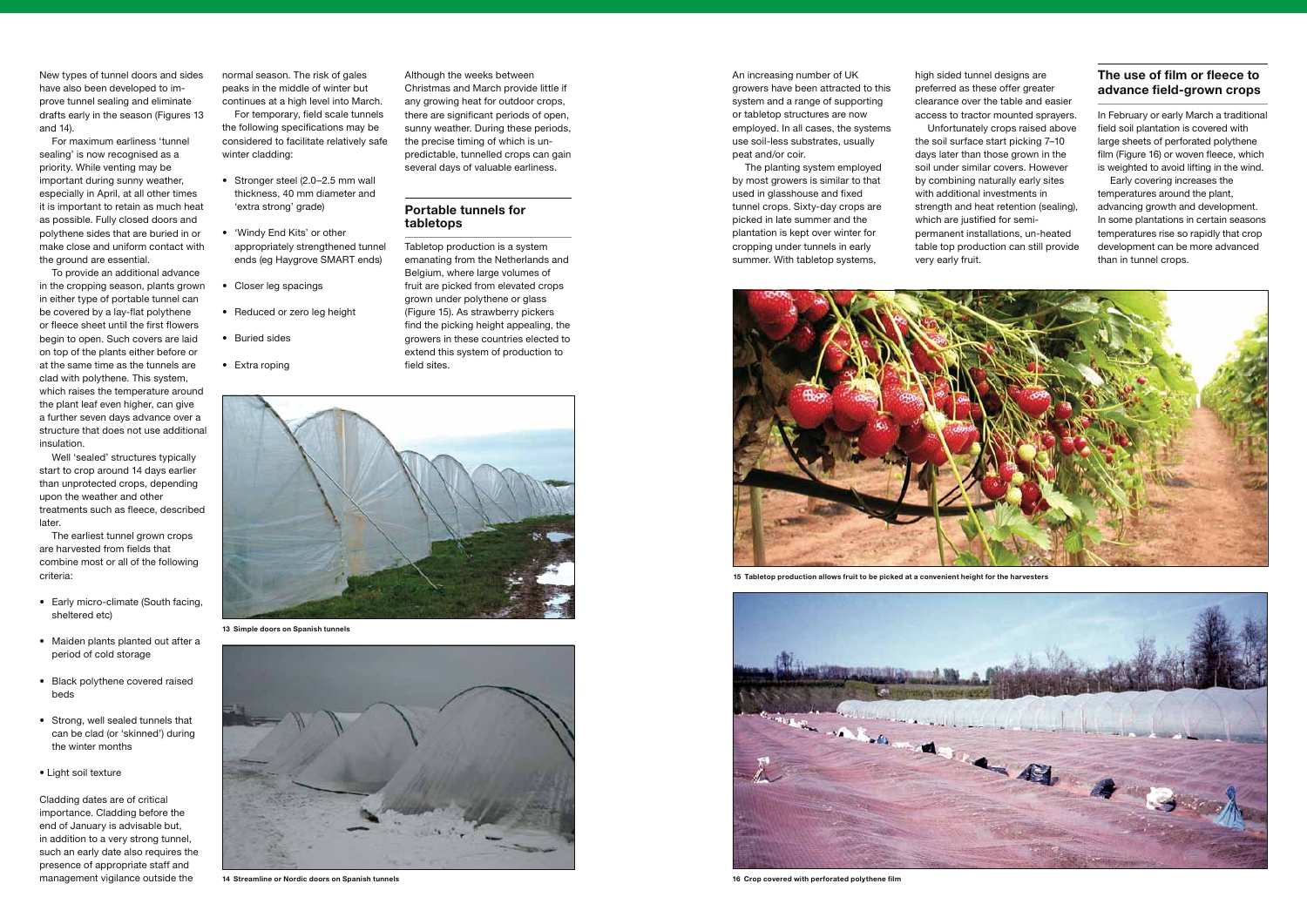However, to ensure that full pollination takes place it is best to remove the covers before 5% of flowers open, thereby slowing subsequent development. Lay-flat film or fleece advances cropping by an average of seven days in comparison to unprotected crops.

### **Outdoor, unprotected field production – for cropping mid season**

To ensure production throughout an entire season, it is still necessary for growers to produce strawberries in the traditional UK season (June-July). Given the increasing demands by supermarket retailers for high quality produce, most supermarket growers now cover those crops scheduled for June/July cropping. However, the tunnels are not clad until immediately prior to harvest to ensure that the fruit is picked in the traditional period.

# **Outdoor delayed field production**

The delayed field crop system is used to hold back the cropping period of soil-grown mainseason varieties that would usually crop in June and early July. The exact cropping season will depend on the weather and variety being delayed.

In general it is prudent to use a strong field of either mid- or lateseason varieties to accentuate their delay in production. The delay in cropping can vary between 7 and 14 days, depending on the exact timing of operations.

Two methods are used to delay cropping. Both rely on the same principle; that is the exclusion of light from the onset of spring growth:

- Deep straw
- White on black polythene

Both of these techniques tend to suppress plant vigour to some extent, leading to reduced yields and variable fruit quality. Delayed cropping is, therefore, usually reserved for over-vigorous



plantations in their final cropping **17 Deep straw drawn back from a crop of Florence in April**



**18 Crop covered with white-on-black polythene**



**19 Crop of 60-day Elsanta at green fruit stage**

The variety *Elsanta* lends itself well to such manipulation and can be planted from late April until July on outdoor sites to crop some 60 days later. The plantations can then be kept for cropping again the following season.

The 60-day cropping system offers growers an ideal way to extend the season of production into late summer and early autumn. Varieties such as Elsanta and Sonata respond well to this form of manipulation.

## **Outdoor and protected field everbearer production**

As everbearing varieties produce flowers irrespective of day length, they can flower and fruit at all times during the growing season.

They therefore lend themselves particularly well to manipulation.

With everbearers, the winter and spring flower is usually removed to allow the plant to grow its leaf canopy. The early summer initiated flowers are then allowed to develop from late May onwards, so that the first fruits start to ripen in late June and early July.

year. Yields are typically reduced by around 20%.

#### **Deep straw**

The most common method used to delay outdoor crops is deep straw which, as the name suggests, uses a deep layer of straw to smother the plants. This is usually laid in late winter (January-February) in cold/ frosty conditions. The straw not only excludes light, but also traps cold air around the plants, further reducing the growth rate.

The timing of straw removal depends upon the vigour and appearance of the plants, with April being the most common time (Figure 17). The straw is gently drawn back from the plants, which are allowed to develop through the straw. The straw also protects young growth from cold winds.

**White-on-black polythene** White-on-black polythene has been used more recently. Polythene

sheets are laid over the top of the crops and weighted down with the white side uppermost (Figure 18). This excludes light from the plants. As the polythene sheets are not perforated, extra weights are required to avoid sudden up-lift. The sheets are usually laid for only four to six weeks as the exclusion of light can significantly weaken the plants. They are laid in early March and removed from early to mid-April, depending on the vigour of the plants.

### **Outdoor field, 60-day and tabletop production**

Any mainseason variety that has initiated flowers in response to shortening day length and fall in temperature can be kept in cold storage for several months. It can then be planted out at a pre-arranged time with the aim of harvesting it some 60 days later (Figure 19). High temperatures can lead to harvest as little as 40 days after planting.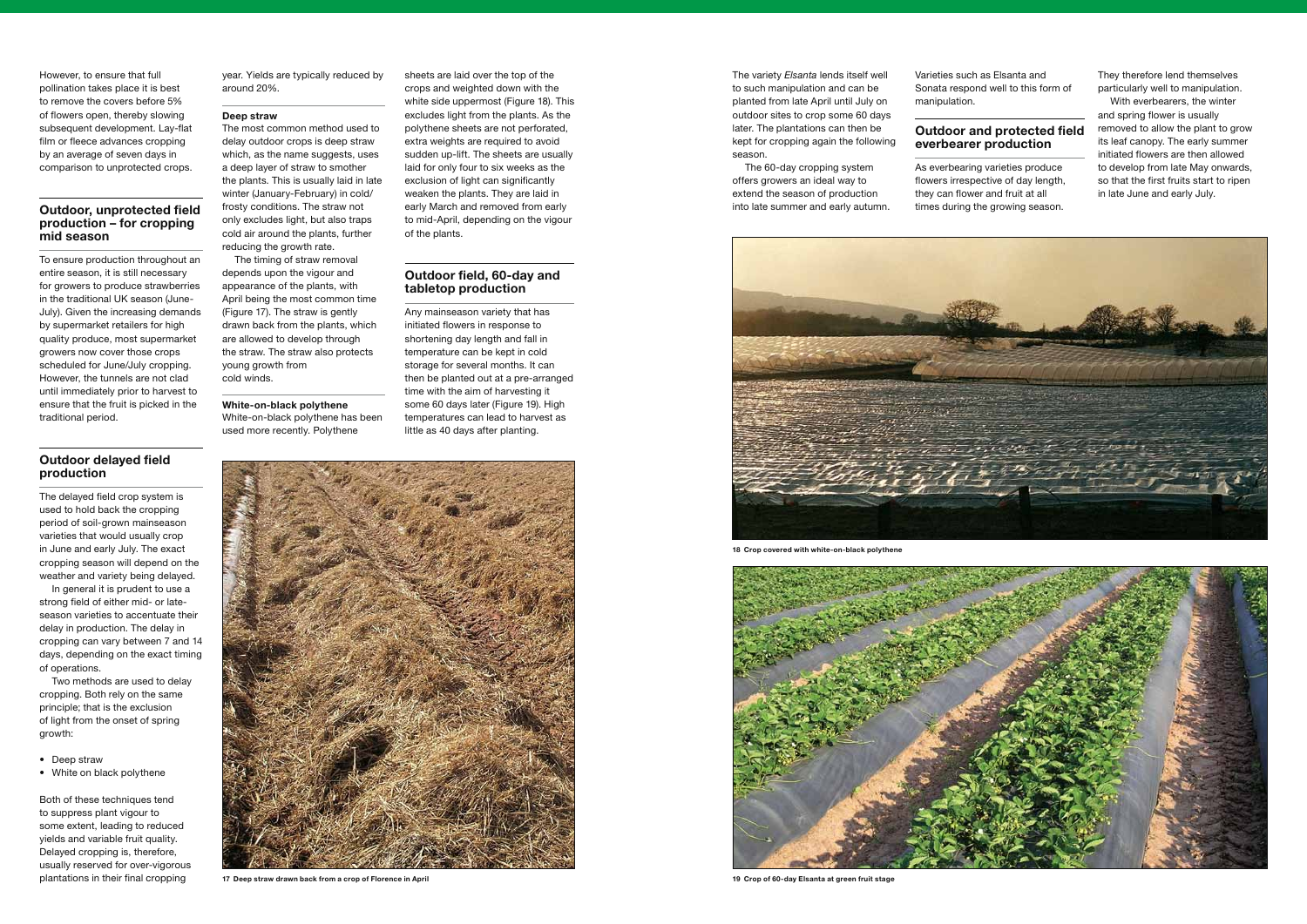Thereafter, all new flowers are allowed to continue to develop and produce fruit until the first frosts occur (Figure 20). Where growers wish to extend the season of production into late October and November, fieldgrown crops of everbearers can be covered with portable French or Spanish tunnels. The majority of field grown everbearers are now covered with tunnels to comply with supermarket customer quality requirements. However, in many cases the tunnels are not clad until the onset of harvest. This avoids increases in temperatures early in the season which can give rise to thermodormancy in the plants.

### **Portable tunnels for tabletop everbearers**

Where portable tunnels are used with tabletop everbearers, the system of production is almost identical to that described for tabletop production of mainseason varieties under tunnels and, like field-grown everbearers, the spring flowers are removed to delay cropping until early July onwards. **20 Crop of Everest in full production**



Lincs PE20 3LL Tel. (01205) 821155 www.woodsnurseries.co.uk

# **Further information**

**Names and addresses of UK strawberry plant suppliers offering plants with a Defra plant health certificate**

**Hargreaves Plants Ltd** Cowpers Gate Long Sutton Spalding Lincs PE12 9BS Tel. (01406) 366300 www.hargreavesplants.com

#### **T J Moore**

20 Bilney Road **Gressenhall** Dereham Norfolk NR20 4EG Tel. (01362) 861091

**Edward Vinson Plants Ltd** 4 Ewell Barn Graveney Road

Faversham Kent ME13 8UP Tel. (01795) 537500 www.edwardvinson.co.uk

### **R W Walpole**

(Strawberry Plants) Ltd Ivy Farm Tuxhill Road Terrington St. Clement Kings Lynn Norfolk PE34 4PX Tel. (01553) 828829 www.rwwalpole.co.uk

#### **Welsh Fruit Stocks**

Bryngwyn Powys Via Kington Hereford HR5 3QZ Tel. (01497) 851209

#### **Woods Nurseries Plants Ltd**

Tarry Hill Swineshead Boston

### **Names and addresses of UK based suppliers of polythene covers and tunnel structures**

**Brinkman UK Ltd** Heron Buildings Plaxton Bridge Road Woodmansey Beverley East Yorkshire HU17 0RT Tel. (01482) 842123 www.brinkmanuk.co.uk

#### **Elite Tunnels Ltd**

The Office Arnhall Farm Edzell Scotland DD9 7UZ Tel. (01356) 648598 www.elitetunnels.com

#### **Field (GB) Ltd**

Unit 1 Counter Buildings Brook Street Woodchurch Ashford Kent TN26 3SP Tel. (01233) 861080 www.irrigation.co.uk

#### **Gromax International Ltd**

The Hall Willisham Ipswich Suffolk IP8 4LS Tel. (01473) 657555 www.gromax-int.com

#### **Haygrove Tunnels**

Haygrove Ltd Redbank Ledbury Herefordshire HR8 2JL Tel. (01531) 633659 www.haygrove.com

#### **Hortech Solutions Ltd**

Bromyard Road Ledbury Herefordshire HR8 1LG Tel. (01531) 632172 www.hortechsolutions.co.uk

### **J & K Polyculture (IOW) Ltd**

# Walton Moor Lane Brightstone Isle of Wight PO30 4DL Tel. (01983) 741444 www.jkpoly.co.uk

#### **NP Structures Ltd**

t/a NorthernPolytunnels Mill Green Waterside Road Colne Lancashire BB8 0TA Tel. (01282) 873120 www.northernpolytunnels.co.uk

### **Osprey Tunnels Ltd**

S.L. Farm Blairgowrie Road Perth PH2 6AB Tel. (01738) 551135 www.ospreytunnels.com

**Pro-Tech Marketing Ltd** Unit 9 Offerton Barns Business Centre Offerton Lane Hindlip Worcester WR3 8SX Tel. (01905) 451601 www.pro-tech-marketing.co.uk

# **Acknowledgements**

### **Images and diagrams**

All images were provided by ADAS except Figures 12, 14 and 18 (copyright Haygrove Ltd) and Figure 13 (copyright FAST Ltd). Diagram 1 was provided by FAST Ltd.